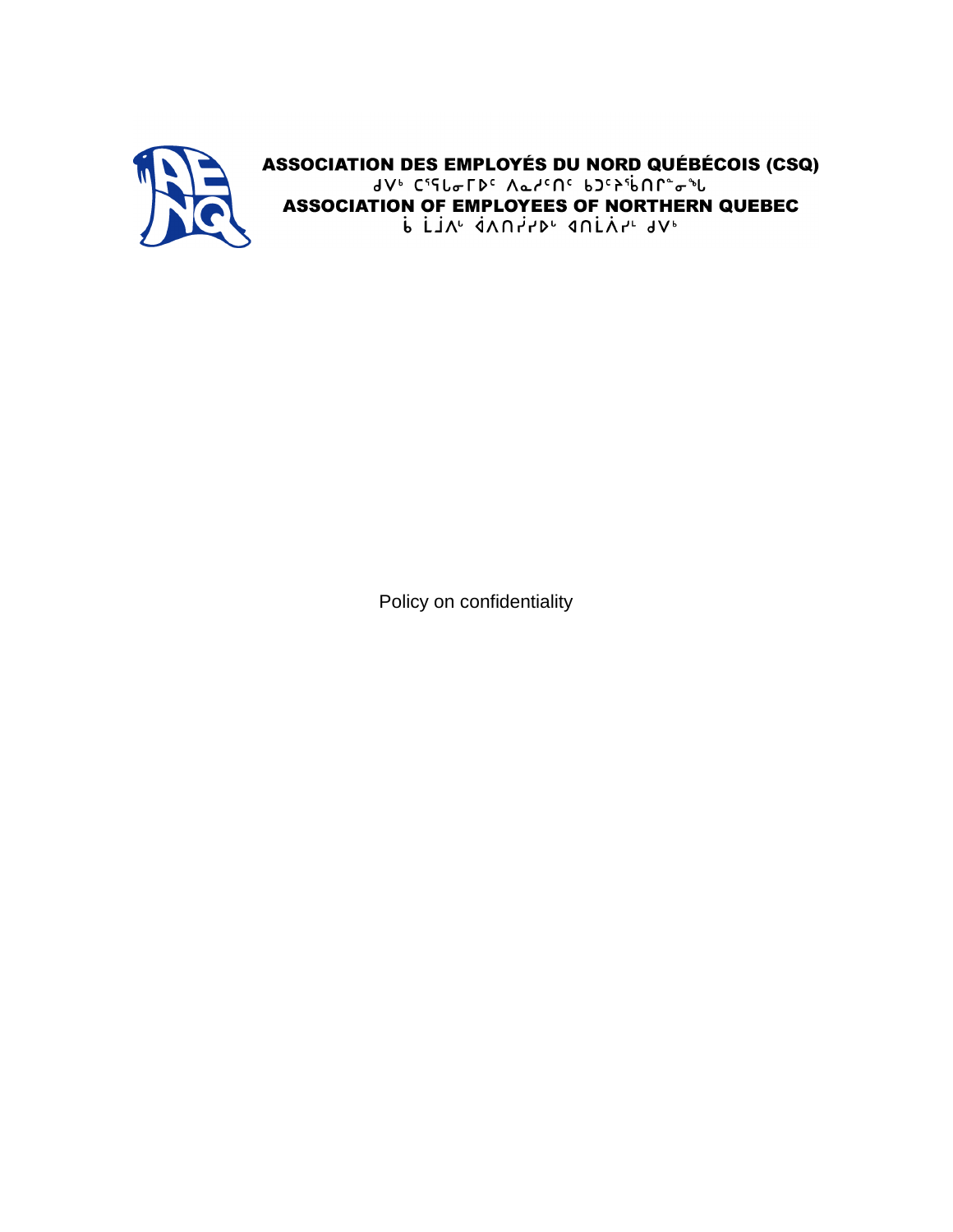## **Policy on confidentiality**

#### **Preamble**

**GIVEN** that in the matter of nominative information, AENQ is governed by the following statutes:

- o article 5 of the *Charter of Human Rights and Freedoms* which provides, for all persons, the right to respect for privacy;
- o the following articles of the *Civil Code of Québec*:
	- Art. 35 C.c.Q.: every person has the right to respect of his reputation and privacy;
	- Art. 37 C.c.Q.: anyone who compiles a file on another person must have a legitimate reason for doing so;
	- Art. 38 C.c.Q.: every person has the right to consult and correct a file that another person has on him or her;
	- Art. 39 C.c.Q.: no person keeping a file on another can deny the latter access to the information contained in it;
	- Art. 40 C.c.Q.: everyone has the right to correct information contained in a file concerning him or her.
- o The *Act respecting the protection of personal information in the private sector* which concerns the gathering of personal information and the administration of files organisations possess concerning their members as well as any membership lists;
- **GIVEN** that AENQ should take whatever measures are necessary to protect the confidentiality of personal information concerning the employees it represents;
- **GIVEN** that AENQ should adopt rules to ensure the confidentiality of all information compiled, used or transmitted regarding the employees it represents.

**AENQ will respect the following basic principles and advise the employees it represents of their rights and recourse with regard to protection of their nominative information:**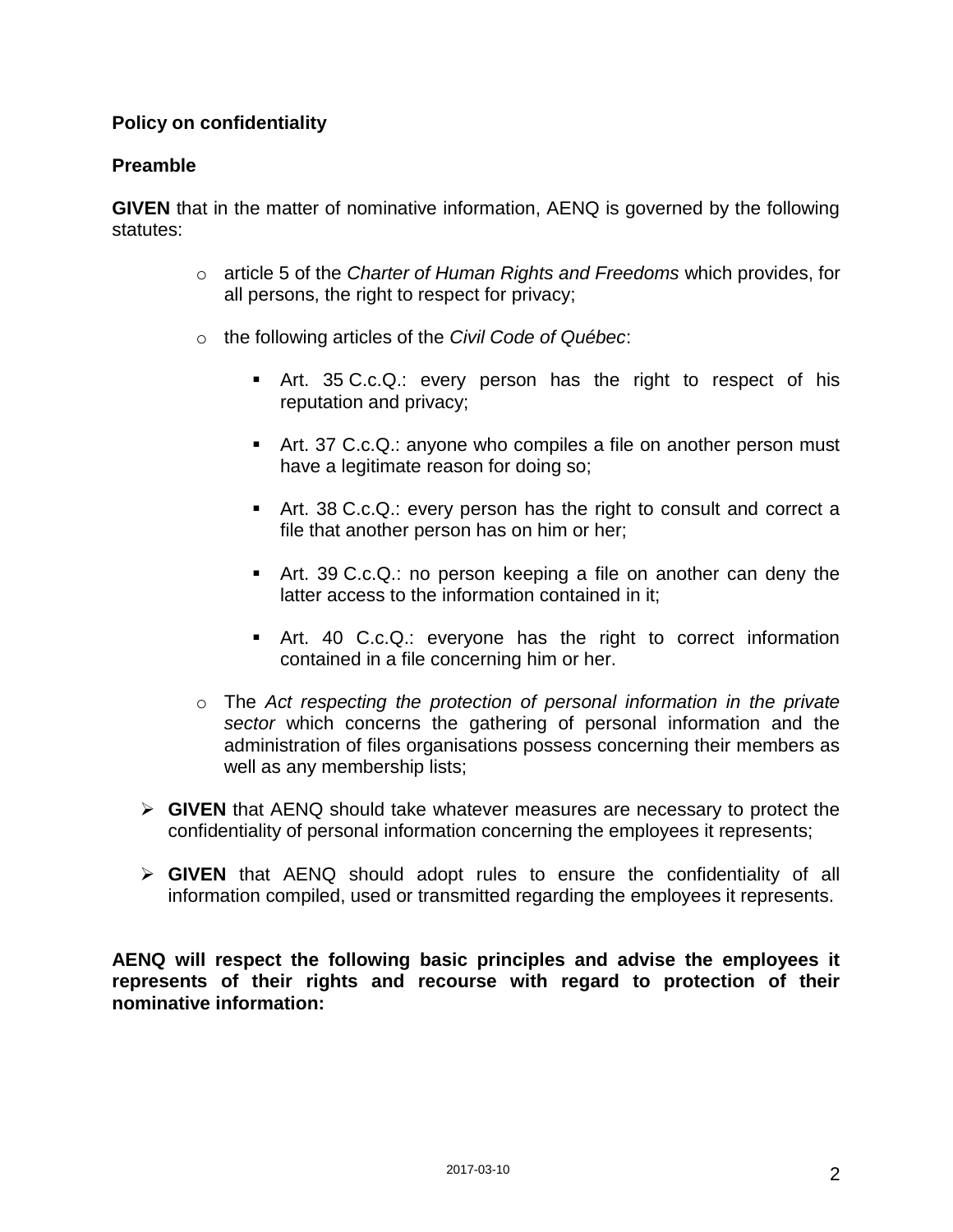# **I. Definition of nominative information**

All personal information concerning a physical person that permits his or her identification, through any medium whatsoever (written, visual, digital, electronic, sound, or other)

For purposes of the present policy on confidentiality, the following are, in particular, considered to be personal information: name, birth date, age, residential address, telephone number, social insurance number, the contents of or reference to a file of a union nature, medical or other.

# **II. Collection of nominative information**

AENQ collects and maintains only nominative information necessary to the performance of its duties of representation under the *Labour Code*, particularly with reference to its obligations to the employees it represents regarding:

- application of the collective agreement;
- grievance;
- appeals to the CNESST or the TAT;
- personal appeal to the TAT;
- any other recourse arising from the obligation of representation.

AENQ also collects and maintains nominative information necessary to the internal operations of the union.

#### **III. Confidentiality of nominative information**

AENQ will keep any files of employees that it represents that contain nominative information in file folders, under lock and key, at the union's principal offices.

Only staff of AENQ and members of the Executive Committee acting for and in the name of the Association shall have access to the employee files and this, only if it is necessary to the performance of their duties or the fulfilment of their mandates.

No nominative information concerning an employee represented by AENQ may be communicated by its staff or by members of the Executive Committee to any third party or used for any purpose not related to the file unless the person concerned gives his or her express consent.

In the performance of their duties, AENQ staff and the members of the Executive Committee shall take into account:

 $\triangleright$  the confidential nature of the files of employees represented by AENQ, particularly with regard to the filing of grievance or any discussion pertaining thereto, as well as any out-of-court settlement, as the case may be;